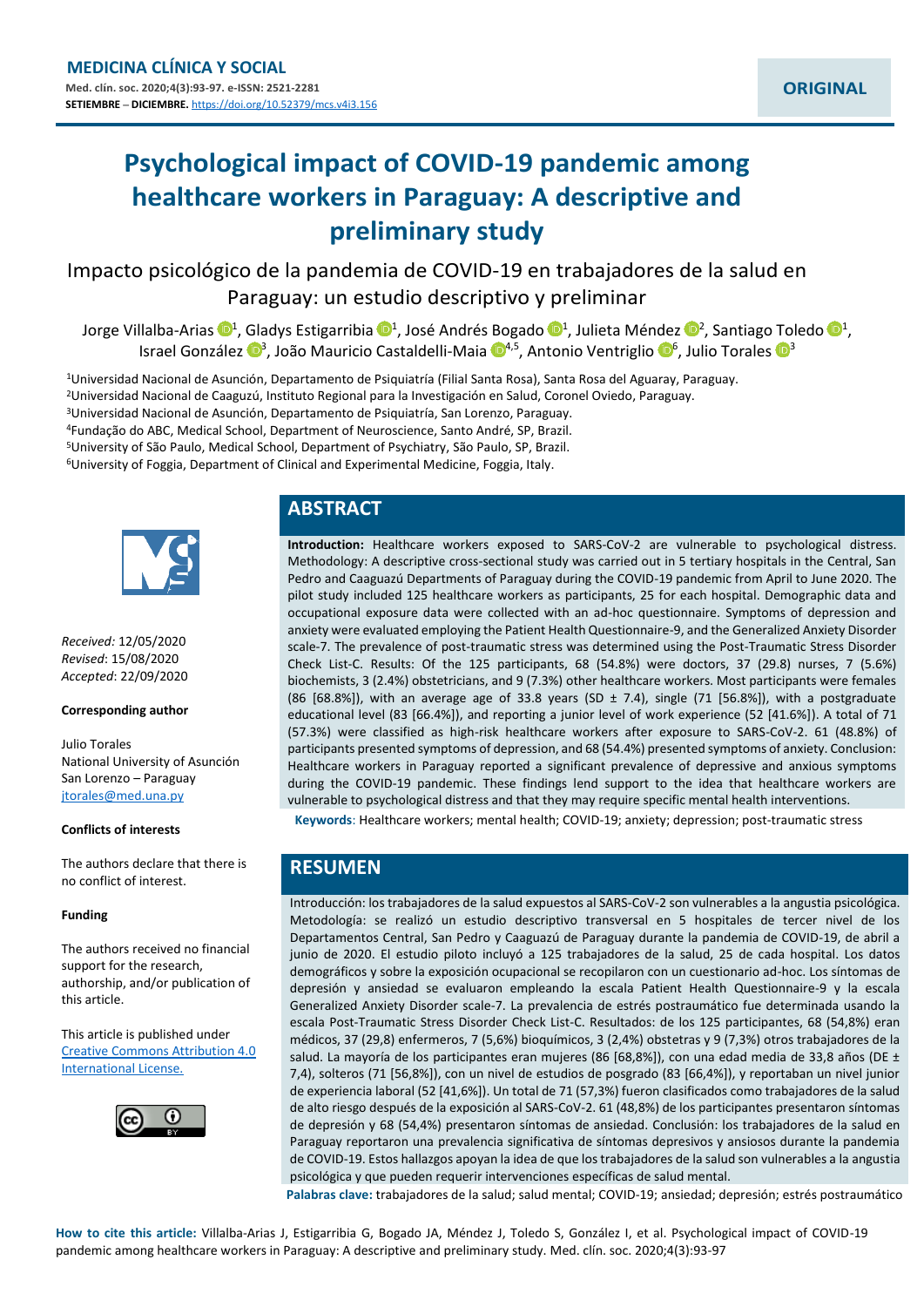## **INTRODUCTION**

Designing special interventions aimed at protecting the mental health of healthcare has become a particularly crucial public health issue during the COVID-19 pandemic (1). Measuring the impact of psychological distress in this vulnerable population may help in the design of these interventions (2).

Previous studies carried out during the SARS (Severe-Acute Respiratory Syndrome) epidemic of 2003 confirmed the presence of adverse psychological reactions among healthcare workers (3-5). Healthcare workers reported fear getting infected, and of passing the infection to their family, friends, and colleagues; they also reported feelings of uncertainty and stigmatization. In addition, they showed increased levels of subjective stress, anxiety, and depressive symptoms (5). Also, in 2003, hospital employees exposed to SARS (due to quarantining themselves, or to working in high-risk settings such as SARS wards), as well as those who reported having friends or family members with SARS, were more likely to show symptoms of post-traumatic stress, compared to those without any exposure (6).

In 2020, in the Wuhan region, the original epicenter of COVID-19 pandemic, it has been described that frontline healthcare workers, exposed to patients with COVID-19, reported a significantly higher rate of anxious symptoms, depression, insomnia and malaise, compared to unexposed healthcare workers (7).

In Latin America some studies have been carried out to determine the psychological effects of the COVID-19 pandemic on the general population (8, 9). However, data on the psychological impact of the pandemic in Latin American healthcare workers are not available.

The aim of the present study is to describe the psychological impact of COVID-19 among healthcare workers in Paraguay. Findings may provide helpful evidence that could become the basis of strategies designed for the prevention and promotion of mental health in healthcare workers.

### **METHODOLOGY**

This is a preliminary study carried out in five tertiary referral centers in the departments of Central, San Pedro and Caaguazú, Paraguay, during the two-month period from April to June 2020. The participants included healthcare workers, with age ranging from 18 to 65 years. The tertiary referral hospitals included in this pilot study were the following: "Hospital de Clínicas" in the city of San Lorenzo; General Hospital of the Department of San Pedro, in the city of Santa Rosa del Aguaray; Regional Hospital of the city of Coronel

Oviedo, IPS Hospital of the City of Coronel Oviedo, and Regional Hospital of the city of Pedro Juan Caballero. All the participants were selected using an intentional, non-probabilistic sampling. 125 participants, 25 from each hospital, were included.

The study was approved by the Ethics Committee of the Faculty of Medical Sciences of the National University of Asunción. Informed consent was obtained verbally and in writing by each participant before starting the research recruitment and data collection. Confidentiality of the information was ensured. However, personal contact information was also collected in order to provide further assessment and management if required.

Demographic data included occupation (nurse, doctor, others), sex (male or female), age (21-30, 31-40, 41-50, 51-60 years old), marital status, educational level (undergraduate, graduate or postgraduate), place of residence (urban or rural), type of hospital (secondary, tertiary), and area of work.

Healthcare workers responded to questions regarding their exposure to severe acute respiratory syndrome coronavirus 2 (SARS-CoV-2), including occupational exposure or a friend and/or family member with COVID-19. Occupational exposure was considered as high for those workers practicing in high-risk settings (COVID-19 ward, emergency department, respiratory medicine department, or X-ray imaging) during the pandemic. COVID-19 diagnosis was considered as well as having been in direct contact with a COVID-19 positive patient either at work, home, or in any other setting.

The present study detected symptoms of depression, anxiety and post-traumatic stress disorder, employing instruments with a validated Spanish version: The Patient Health Questionnaire (PHQ-9, range 0-27) (10, 11), and the 7- item Generalized Anxiety Disorder scale (GAD-7, range, 0-21) (12). For the assessment of PTSD (Post- Traumatic Stress Disorder) symptoms, the PCL-C PTSD- checklist was used (13), with a score ≥50 indicating significant symptoms of PTSD (14-16).

Because of social distancing rules and the lockdown instituted by the government, data were collected through Google forms, sent by various digital platforms of communication, including e-mails, or digital version of a self-administered form, through Epi-info 7, provided through a tablet. Data were transferred into a Microsoft Excel electronic spreadsheet, version 19.

### **RESULTS**

In the present pilot study, 125 healthcare workers were selected and completed the survey. Of them, 68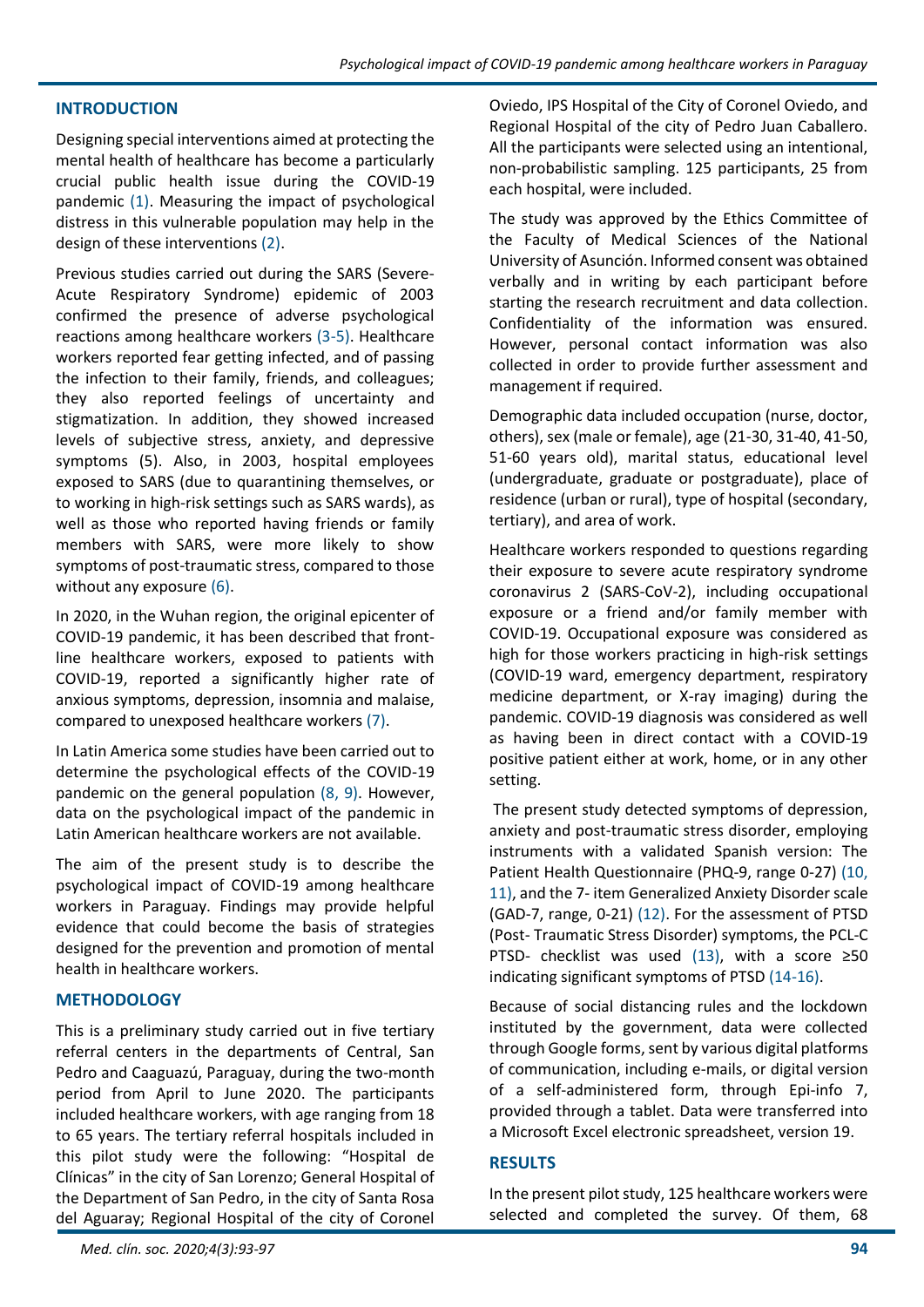(54.8%) were doctors, 37 (29.8%) nurses, 7 (5.6%) biochemists, 3 (2.4%) obstetricians, and 9 (7.3%) other healthcare workers.

Most participants were females (86 [68.8%]), with an average age of 33.8 years old  $(SD \pm 7.4)$ ; 71 [56.8%] were single, 83 (66.4%) reported a postgraduate educational level, 52 (41.6%) with a junior level of work experience. 71 (57.3%) were considered to be high-risk healthcare workers due to practicing in COVID-19 wards, emergency departments, respiratory medicine departments or X-ray imaging. Most of participants were from urban areas (118 [94.4%]). 61 (48.8%) participants presented depressive symptoms, and 68 (54.4%) reported anxious symptoms. A small group reported symptoms of post-traumatic stress (9 [7.2%]). Detailed results are shown in Table 1.

## **TABLE 1. CHARACTERISTICS OF THE SAMPLE (N=125).**

| <b>Characteristics</b>                    | n (%)          | PTSD symptoms <sup>#</sup> | <b>Depressive</b><br><b>Symptoms</b> <sup>§</sup> | <b>Anxiety</b><br>Symptom* |
|-------------------------------------------|----------------|----------------------------|---------------------------------------------------|----------------------------|
|                                           |                | n (%)                      | n (%)                                             | n (%)                      |
| Sex                                       |                |                            |                                                   |                            |
| Male                                      | 39 (31.2)      | 4(10.2)                    | 15(38.5)                                          | 20 (51.2)                  |
| Female                                    | 86 (68.8)      | 5(5.8)                     | 46 (53.5)                                         | 48 (55.8)                  |
| Total                                     | 125 (100)      | 9(7.2)                     | 61 (48.8)                                         | 68 (54.4)                  |
| Age (years old)                           |                |                            |                                                   |                            |
|                                           | $33.8 \pm 7.4$ | $31.4 \pm 4.1$             | $33.5 \pm 7.5$                                    | $33.6 \pm 7.3$             |
| <b>Marital Status</b>                     |                |                            |                                                   |                            |
| Married                                   | 38 (30.4)      | 1(2.6)                     | 15 (39.5)                                         | 22 (57.9)                  |
| Divorced/Separated                        | 7(5.6)         | 1(14.3)                    | 6(85.7)                                           | 5(71.4)                    |
| Domestic Partnership                      | 5(4.0)         | 0(0)                       | 0(0)                                              | 0(0)                       |
| Single                                    | 71 (56.8)      | 7(9.9)                     | 38 (53.5)                                         | 40 (56.3)                  |
| Widow                                     | 4(3.2)         | 0(0)                       | 2(50)                                             | 1(25)                      |
| Residence                                 |                |                            |                                                   |                            |
| Rural                                     | 7(5.6)         | 0(0)                       | 3(42.8)                                           | 3(42.8)                    |
| Urban                                     | 118 (94.4)     | 9(7.6)                     | 58 (49.1)                                         | 65 (55.1)                  |
| <b>Educational Level</b>                  |                |                            |                                                   |                            |
| Technician                                | 2(1.6)         | 0(0)                       | 1(50)                                             | 1(50)                      |
| Graduate student                          | 1(0.8)         | 0(0)                       | 1(100)                                            | 0(0)                       |
| Graduate completed                        | 39 (31.2)      | 1(2.6)                     | 20(51.3)                                          | 23 (58.9)                  |
| Post graduate (specialty doctor)          | 59 (47.2)      | 8(13.5)                    | 25 (42.3)                                         | 29 (49.1)                  |
| Post graduate (internship)                | 16 (12.8)      | 0(0)                       | 9(56.2)                                           | 9(56.25)                   |
| Post graduate (MSc)                       | 8(6.4)         | 0(0)                       | 5(62.5)                                           | 6(75)                      |
| Occupation                                |                |                            |                                                   |                            |
| <b>Nurse</b>                              | 37 (29.8)      | 2(5.4)                     | 18 (48.6)                                         | 19 (51.3)                  |
| <b>Biochemist</b>                         | 7(5.6)         | 0(0)                       | 4(57.1)                                           | 5(71.4)                    |
| Doctor (Physician)                        | 68 (54.8)      | 6(8.82)                    | 30 (44.1)                                         | 37 (54.4)                  |
| Obstetrician                              | 3(2.4)         | 0(0)                       | 2(66.7)                                           | 1(33.3)                    |
| Other                                     | 9(7.3)         | 0(0)                       | 7(77.7)                                           | 4 (44.4)                   |
| <b>Work Experience</b>                    |                |                            |                                                   |                            |
| Junior level (less than 5 years)          | 52 (41.6)      | 5(9.6)                     | 27 (51.9)                                         | 26 (50)                    |
| Intermediate level (5 -10 years)          | 31 (24.8)      | 4(12.9)                    | 14(45.1)                                          | 18 (58.1)                  |
| Senior level (more than 10 years)         | 42 (33.6)      | 0(0)                       | 20 (47.6)                                         | 24 (57.1)                  |
| <b>Frontline Healthcare workers</b>       |                |                            |                                                   |                            |
| Yes                                       | 71 (57.3)      | 7(9.8)                     | 33 (46.5)                                         | 38 (53.5)                  |
| No                                        | 53 (42.7)      | 1(1.9)                     | 28 (52.8)                                         | 30 (56.6)                  |
| <b>Positive COVID-19 Diagnosis</b>        |                |                            |                                                   |                            |
| Yes                                       | 33 (26.4)      | 5(15.15)                   | 17 (51.5)                                         | 20(60.6)                   |
| No                                        | 92 (73.6)      | 4(4.3)                     | 44 (47.8)                                         | 48 (52.2)                  |
| <b>Relatives or Friends with Positive</b> |                |                            |                                                   |                            |
| <b>COVID-19 Diagnosis</b>                 |                |                            |                                                   |                            |
| Yes                                       | 14 (11.2)      | 2(14.3)                    | 7(50)                                             | 7 (50)                     |
| No                                        | 111 (88.8)     | 7(6.3)                     | 54 (48.6)                                         | 61 (54.9)                  |
| <b>Tertiary Hospital</b>                  |                |                            |                                                   |                            |
| "Hospital de Clínicas" - San<br>Lorenzo   | 25 (20)        | 4(16)                      | 14 (56)                                           | 14 (56)                    |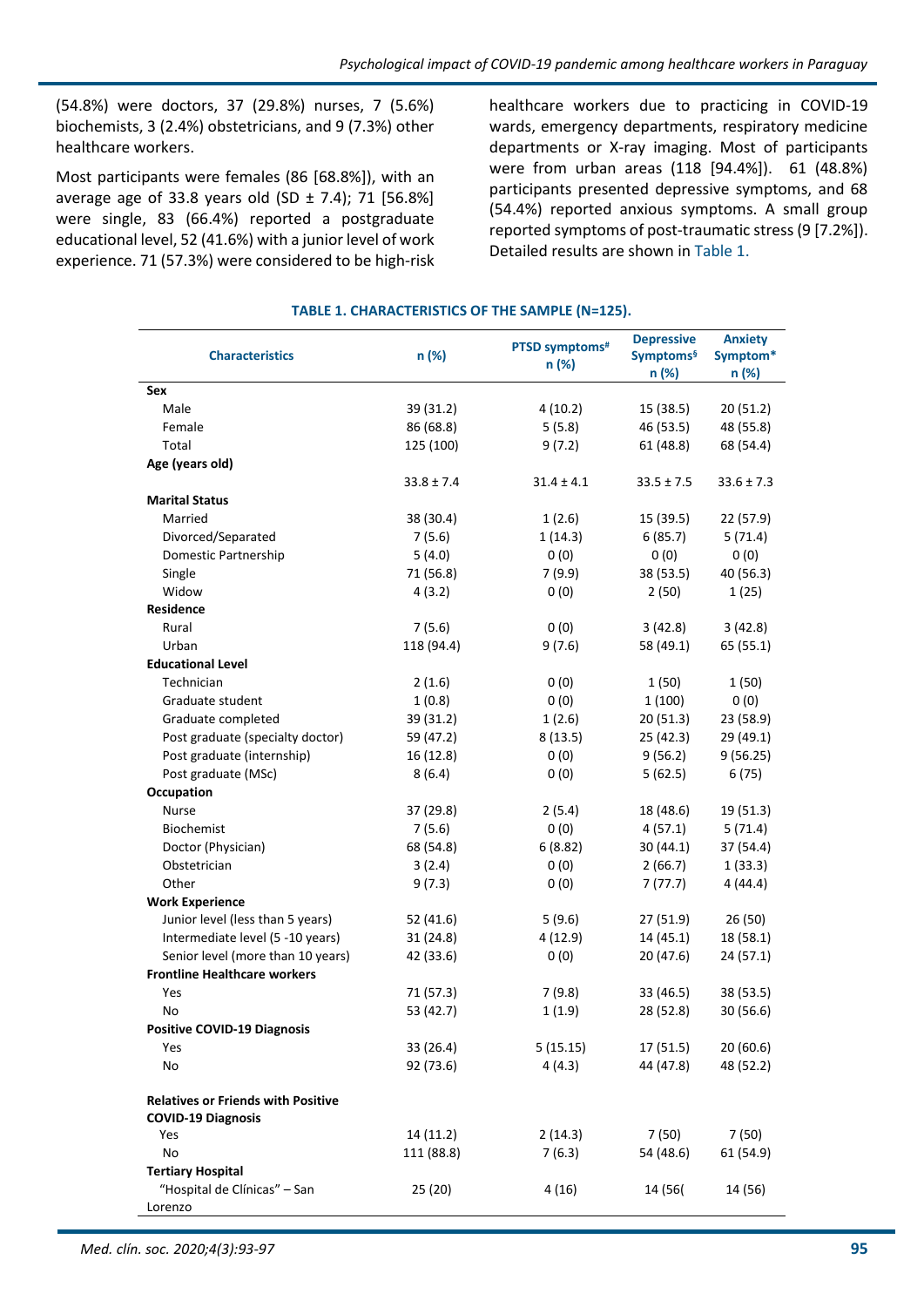| Regional Hospital of Coronel               | 25(20)     | 2(8)    | 8 (32)    | 13 (52)   |
|--------------------------------------------|------------|---------|-----------|-----------|
| Oviedo                                     |            |         |           |           |
| Regional Hospital of P.J. Caballero        | 25(20)     | 3(12)   | 16 (64)   | 15 (60)   |
| General Hospital of San Pedro              | 25 (20)    | 0(0)    | 8(32)     | 8(32)     |
| IPS Hospital of Coronel Oviedo             | 25(20)     | 0(0)    | 15 (60)   | 18 (72)   |
| Work area                                  |            |         |           |           |
| Consulting room                            | 49 (39.2)  | 4(8.1)  | 26(53.1)  | 27 (55.1) |
| Laboratory                                 | 7(5.6)     | 0(0)    | 3(42.8)   | 5(71.4)   |
| Respiratory ward                           | 10(8.0)    | 2(20)   | 5 (50)    | 5(50)     |
| ICU                                        | 1(0.8)     | 0(0)    | 0(0)      | 0(0)      |
| <b>Emergency Department</b>                | 37 (29.6)  | 2(5.4)  | 17 (45.9) | 22 (59.5) |
| Surgery                                    | 8(10.4)    | 1(7.7)  | 9(69.2)   | 8(61.5)   |
| Other                                      | 13 (10.4)  | 0(0)    | 1(12.5)   | 1(12.5)   |
| Resting place after work shifts            |            |         |           |           |
| <b>Temporary lodging</b>                   | 6(4.8)     | 1(16.7) | 4 (66.7)  | 4(66.7)   |
| Home                                       | 119 (95.2) | 8(6.7)  | 57 (47.9) | 64 (53.8) |
| <b>Availability of Personal Protective</b> |            |         |           |           |
| Equipment                                  |            |         |           |           |
| Never                                      | 10(8.0)    | 1(10)   | 7(70)     | 5(50)     |
| Rarely                                     | 10(8.0)    | 1(10)   | 4 (40)    | 2(20)     |
| Sometimes                                  | 13 (10.4)  | 1(7.7)  | 8(61.5)   | 7(53.8)   |
| Almost always                              | 47 (37.6)  | 3(6.4)  | 18 (38.3) | 29 (61.7) |
| Always                                     | 45 (36.0)  | 3(6.7)  | 24 (53.3) | 25 (55.6) |

#: PTSD: Post-Traumatic Stress Disorder. COVID-19: Coronavirus Disease in 2019. #: PTSD-checklist. §: The Patient Health Questionnaire (PHQ-9). \*: Generalized Anxiety Disorder scale (GAD-7)

## **DISCUSSION**

The present cross-sectional pilot study included 125 participants and revealed a high prevalence of psychological symptoms among healthcare workers involved in the management of patients with COVID-19 in Paraguay. Approximately half of the subjects reported symptoms of anxiety and depression, while less than 10% presented symptoms of post-traumatic stress.

To the best of our knowledge, this is one the first studies in Latin America on the prevalence of symptoms of post-traumatic stress, depression and anxiety in healthcare workers occupationally exposed to SARS-CoV-2. A study involving 204 Latin American surgeons has shown that 22% ( $n = 45$ ) of them had a score over 10 in the PHQ-9); they were not assessed for anxious or post-traumatic stress symptoms (17).

The prevalence of 7.2% of PTSD symptoms is similar to previous studies conducted during the SARS pandemic, which was in the range between 5% and 10%, and also similar to the prevalence of severe PTSD symptoms (6.2% to 10.5%) found in recent studies in China (4, 7, 18). In addition, frontline healthcare workers occupationally exposed to COVID-19 had a higher prevalence of post-traumatic stress symptoms, similar to a previous study conducted during the COVID-19 pandemic (7).

In our sample, a large proportion presented symptoms of anxiety and depression, 54.4% and 48.8%,

respectively. The prevalence rates of depressive and anxious symptoms are similar to those described in the studies conducted during the SARS epidemic and other reports published during the COVID-19 pandemic (5, 7): higher rates of anxiety and depression in frontline healthcare workers (especially in nurses) were found compared to healthcare workers not-occupationally exposed workers to SARS-CoV-2 (19-21). Limitations of this study include a small sample size and a disproportionately large representation of doctors (7, 20).

The higher prevalence of symptoms of depression and anxiety in females is in line with previous studies in healthcare workers and in the general population. This suggests a vulnerability of females to suffer from psychological distress during high stress situations such as epidemics or pandemics (22).

Regarding the limitations of the study, the crosssectional nature, the sample size and the nonprobabilistic sampling are worth noting. We hope that the full study with a larger sample size and detailed statistical analyses will shed light on the prevalence of psychological distress and post-traumatic stress in healthcare workers and its association or lack of association with occupational exposure to SARS-CoV-2.

This preliminary study was conducted among Paraguayan healthcare workers exposed or not exposed to COVID-19. Workers exposed to COVID-19 reported a high prevalence of symptoms of depression, anxiety. This suggests that prevention of mental health